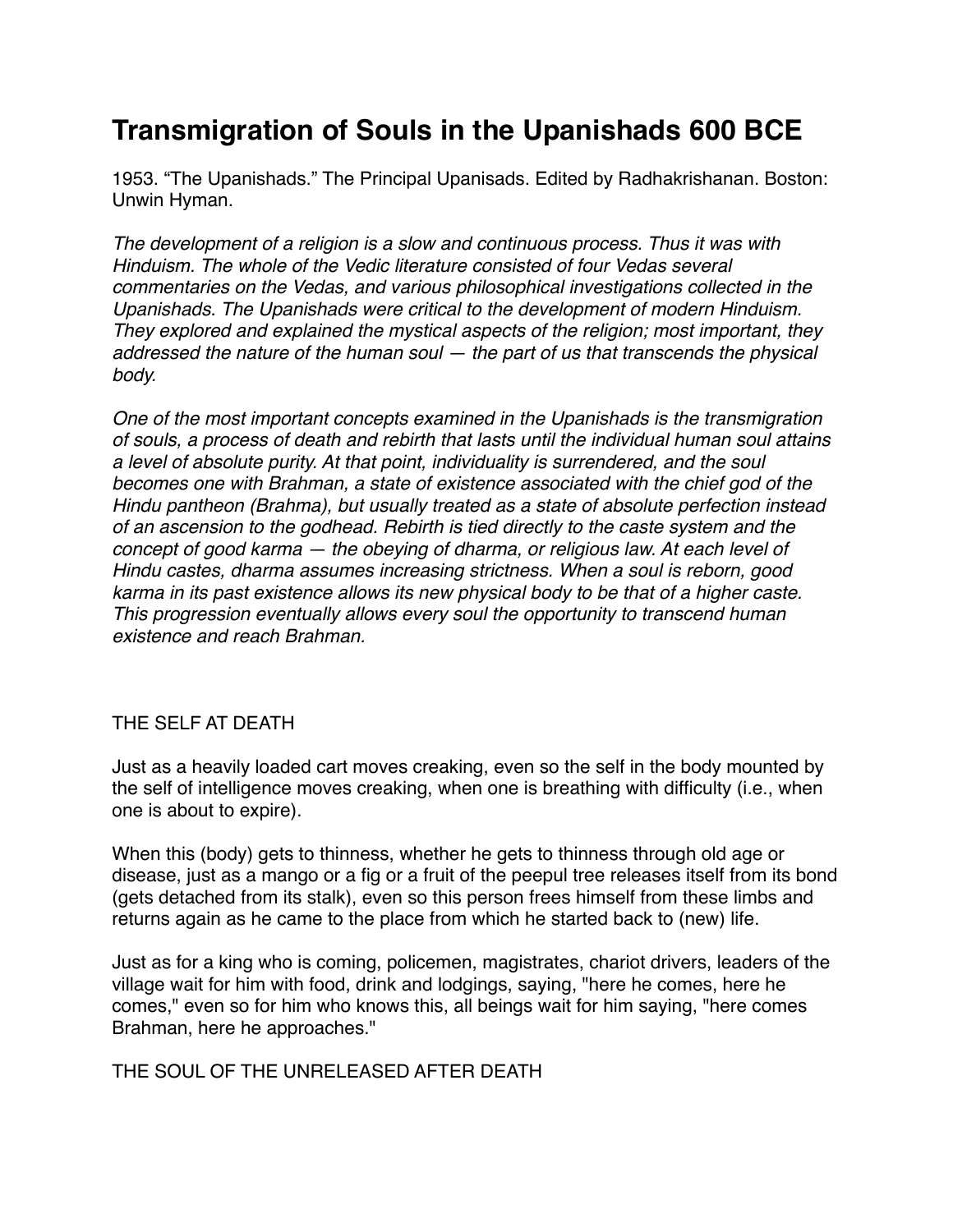When this self gets to weakness, gets to confusedness, as it were, then the breaths gather round him. He takes to himself those particles of light and descends into the heart. When the person in the eye turns away, then he becomes non-knowing of forms.

He is becoming one, he does not see, they say; he is becoming one, he does not smell, they say; he is becoming one, he does not taste, they say; he is becoming one, he does not speak, they say; he is becoming one, he does not hear, they say; he is becoming one, he does not think, they say; he is becoming one, he does not touch, they say; he is becoming one, he does not know, they say. The point of his heart becomes lighted up and by that light the self departs either through the eye or through the head or through other apertures of the body. And when he thus departs, life departs after it. And when life thus departs, all the vital breaths depart after it. He becomes one with intelligence. What has intelligence departs with him. His knowledge and his work take hold of him as also his past experience.

Just as a leech (or caterpillar) when it has come to the end of a blade of grass, after having made another approach (to another blade) draws itself together towards it, so does this self, after having thrown away this body, and dispelled ignorance, after having another approach (to another body) draw itself together (for making the transition to another body).

And as a goldsmith, taking a piece of gold turns it into another, newer and more beautiful shape, even so does this self, after having thrown away this body and dispelled its ignorance, make unto himself another, newer and more beautiful shape like that of the fathers or of the gandharvas, or of the gods or of Praja-pati or of Brahma or of other beings.

That self is, indeed, Brahman, consisting of (or identified with) the understanding, mind, life, sight, hearing, earth, water, air, ether, light and no light, desire and absence of desire, anger and absence of anger, righteousness and absence or righteousness and all things. This is what is meant by saying, (it) consists of this (what is perceived), consists of that (what is inferred). According as one acts, according as one behaves, so does he become. The doer of good becomes good, the doer of evil becomes evil. One becomes virtuous by virtuous action, bad by bad action. Others, however, say that a person consists of desires. As is his desire so is his will; as is his will, so is the deed he does, whatever deed he does, that he attains.

On this there is the following verse: "The object to which the mind is attached, the subtle self goes together with the deed, being attached to it alone. Exhausting the results of whatever works he did in this world he comes again from that world, to this world for (fresh) work." This (is for) the man who desires. But the man who does not desire, he who is without desire, who is freed from desire, whose desire is satisfied, whose desire is the self; his breaths do not depart. Being Brahman he goes to Brahman.

On this there is the following verse: "When all the desires that dwell in the heart are cast away, then does the mortal become immortal, then he attains Brahman here (in this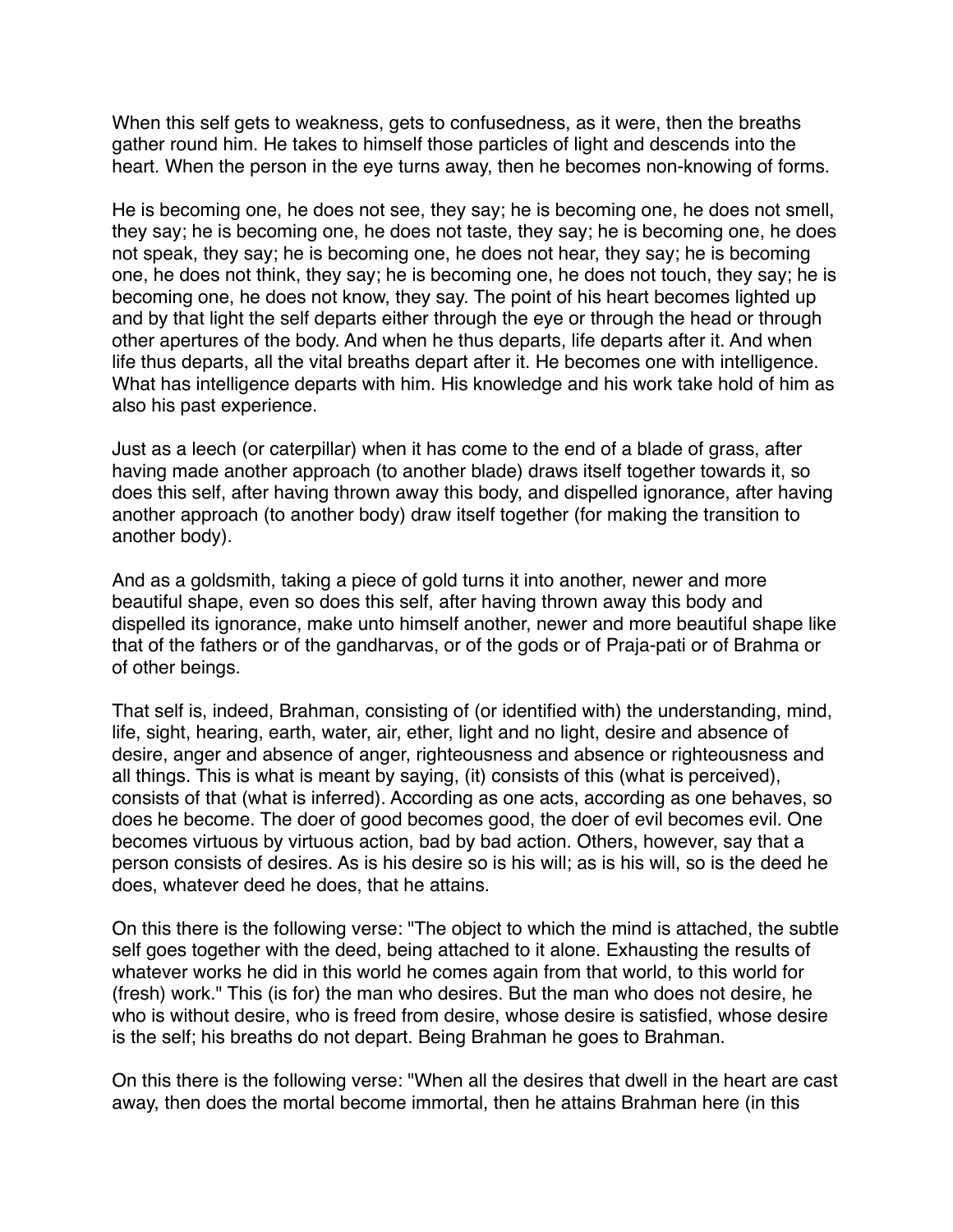very body)." Just as the slough of a snake lies on an anthill, dead, cast off, even so lies this body. But this disembodied, immortal life is Brahman only, is light indeed, Your Majesty. "I give you, Venerable Sir, a thousand cows," said Janaka (King) of Videha.

#### DESIRE THE CAUSE OF REBIRTH

He knows that supreme abode of Brahman, wherein founded, the world shines brightly. The wise men, who, free from desires, worship the Person, pass beyond the seed (of rebirth).

He who entertains desires, thinking of them, is born (again) here and there on account of his desires. But of him who has his desire fully satisfied, who is a perfected soul, all his desires vanish even here (on earth).

This self cannot be attained by instruction nor by intellectual power nor even through much hearing. He is to be attained by the one whom (the self) chooses. To such a one the self reveals his own nature.

This self cannot be attained by one without strength nor through heedlessness nor through austerity without an aim. But he who strives by these means, if he is a knower, this self of his enters the abode of Brahman.

#### THE NATURE OF LIBERATION

Having attained Him, the seers (who are) satisfied with their knowledge (who are) perfected souls, free from passion, tranquil, having attained the omnipresent (self) on all sides, those wise, with concentrated minds, enter into the All itself.

The ascetics who have ascertained well the meaning of the Vedanta knowledge, who have purified their natures through the path of renunciation, they (dwelling) in the worlds of Brahma, at the end of time, being one with the immortal, are all liberated.

Gone are the fifteen parts to their (respective) supports (the elements) and all the gods (the sense organs) into their corresponding deities. One's deeds and the self, consisting of understanding, all become one in the Supreme Immutable Being.

Just as the flowing rivers disappear in the ocean casting off name and shape, even so the knower, freed from name and shape, attains to the divine person, higher than the high.

See Praśna VI. 5.